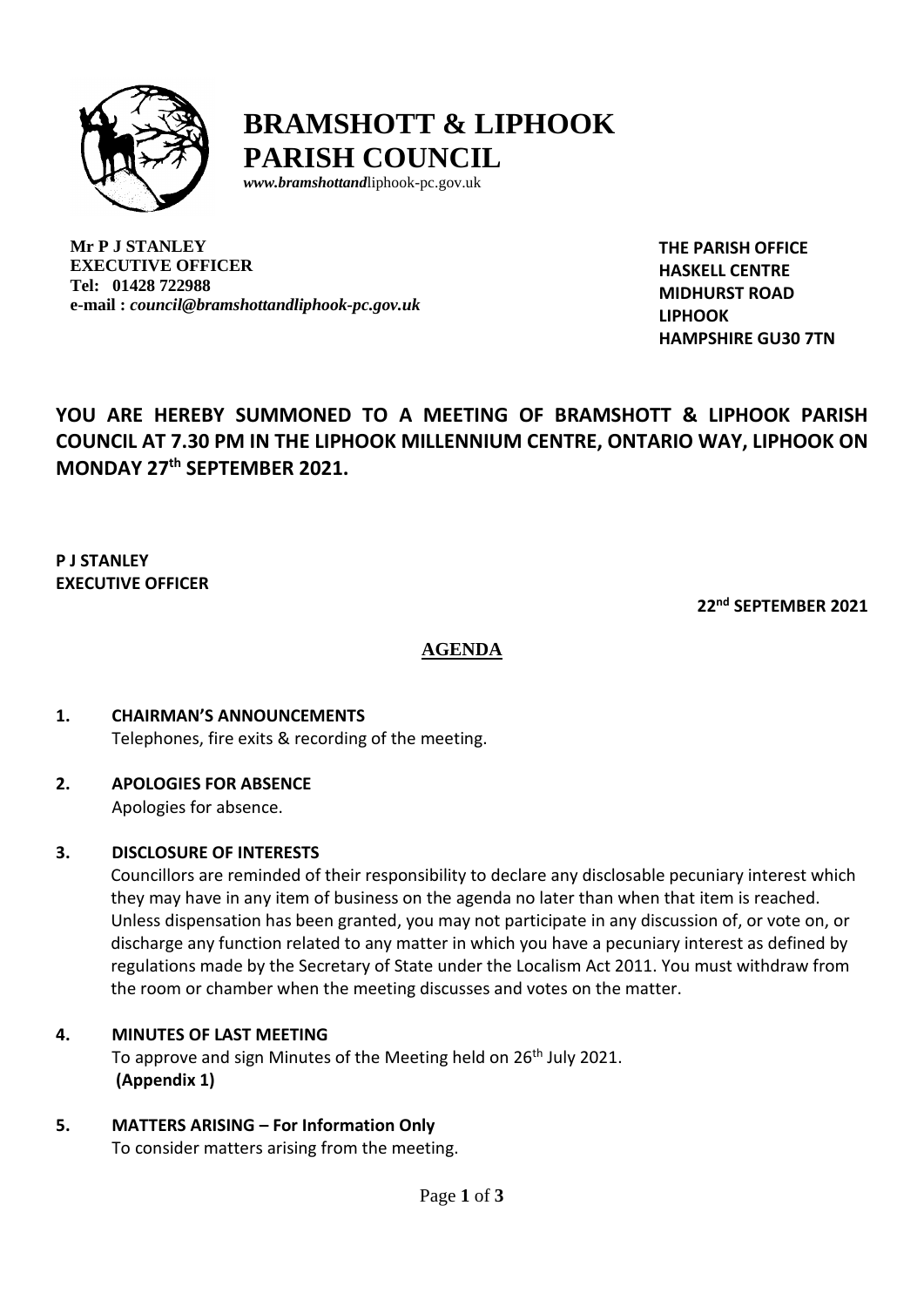## **6. PUBLIC PARTICIPATION SESSION**

**Adjournment of the meeting for public questions**.

Public Questions.

(a) To allow members of the public to address the Council with respect to items not on the agenda.

(b) To allow members of the public to address the Council about business on the agenda at the discretion of the Chairman.

**Meeting re-convened**

#### **7. REPORTS FROM DISTRICT & COUNTY COUNCILLORS**

East Hants District Council – Cllr A Glass, Cllr B Mouland, Cllr N Sear. County Councillor – Cllr D Curnow-Ford

#### **8. MINUTES OF COMMITTEE MEETINGS**

To receive the minutes of committee meetings

Recreation Committee 2 nd August 2021 (**Appendix 2**)

Finance & Policy Committee 13 th September 2021 (**Appendix 3**)

Planning Committee 16 th August 2021 (**Appendix 4**) & 20th September 2021 (**Appendix 5**)

LMC Management Committee 6 th September 2021 (**Appendix 6**)

## **9. NEIGHBOURHOOD DEVELOPMENT PLAN STEERING GROUP**

To approve the minutes of the NDP Steering Group held on 15 th June 2021 (**Appendix 7**)

#### **10. MEMBERSHIP OF NDP STEERING GROUP**

To consider and approve the recommendations from the Liaison Working Party for the NDP. (**Appendix 8**)

#### **11. REPORTS FROM COUNCILLOR REPRESENTATIVES TO COMMUNITY ORGANISATION AND LIAISON GROUPS**

To receive an update from councillors who have attended meetings on behalf of the council.

#### **12. APPROVAL OF PAYMENTS**

To receive and approve the schedule of payments in July 2021 (**Appendix 9**) & August 2021 (**Appendix 10**). To note the bank balances shown in the bank reconciliation has been checked back to the original bank statement by Cllr Jerrard for July and will be checked by Cllr Olson for August. (**Appendix 11**). Queries should be raised with the Executive Officer in advance of the meeting.